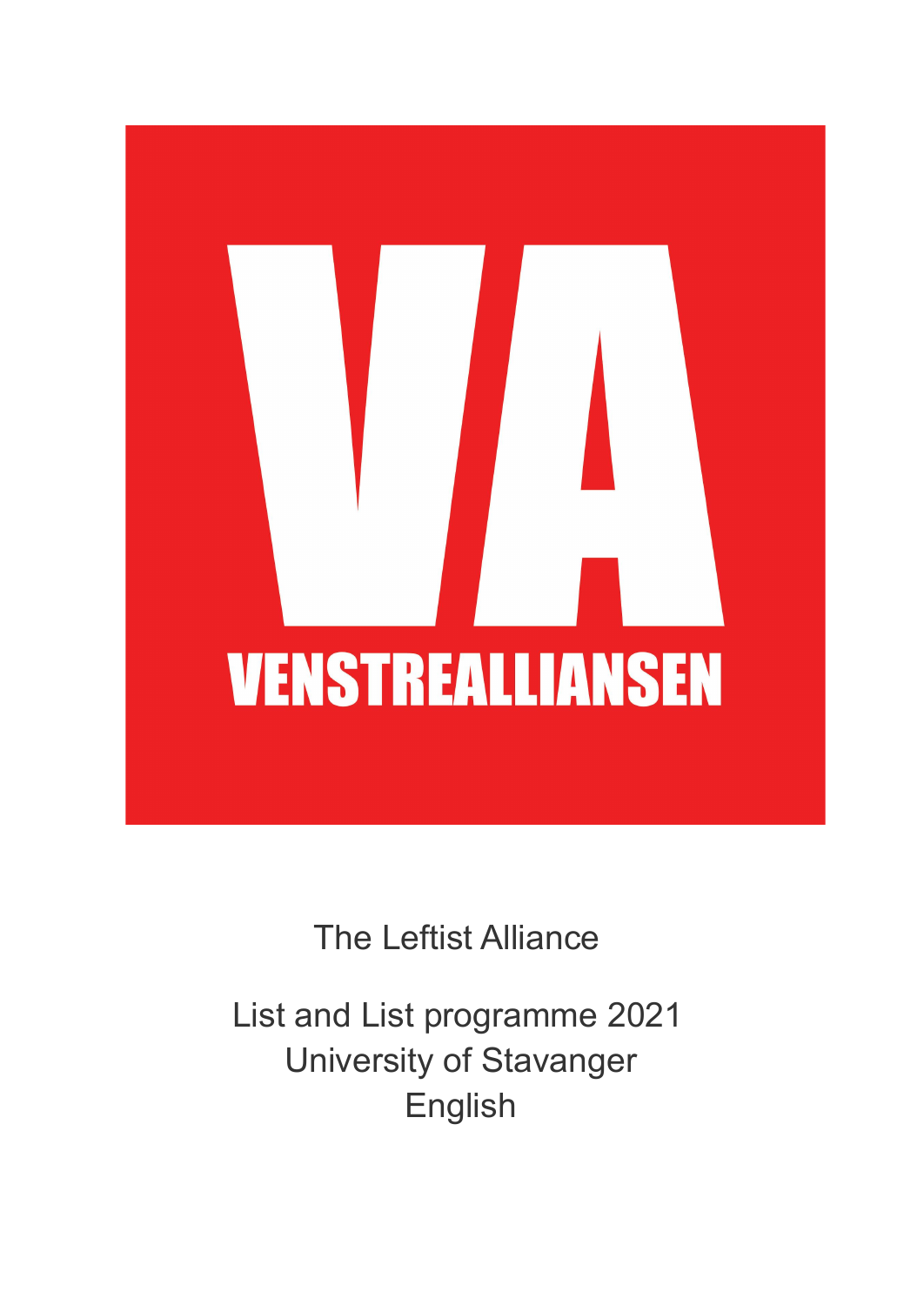# **Overview**

- 1…Oveview
- 2...List candidates
- 3...What we want
- 4...List programme
- 4...Democracy
- 5...The Student Welfare Organization SiS
- 5...Solidarity with the Labor Movement
- 6...Equal Access to Education and the Fight Against Inequality
- 7 Feminism
- 8...Inclusion and the Fight Against Discrimination
- 9…International Solidarity
- 10...International Students and Exchange
- 11...Climate, Environment and Animal Welfare
- 13...Student Health
- 14...Students' Rights
- 14...Internships and student life
- 15...Learning Environment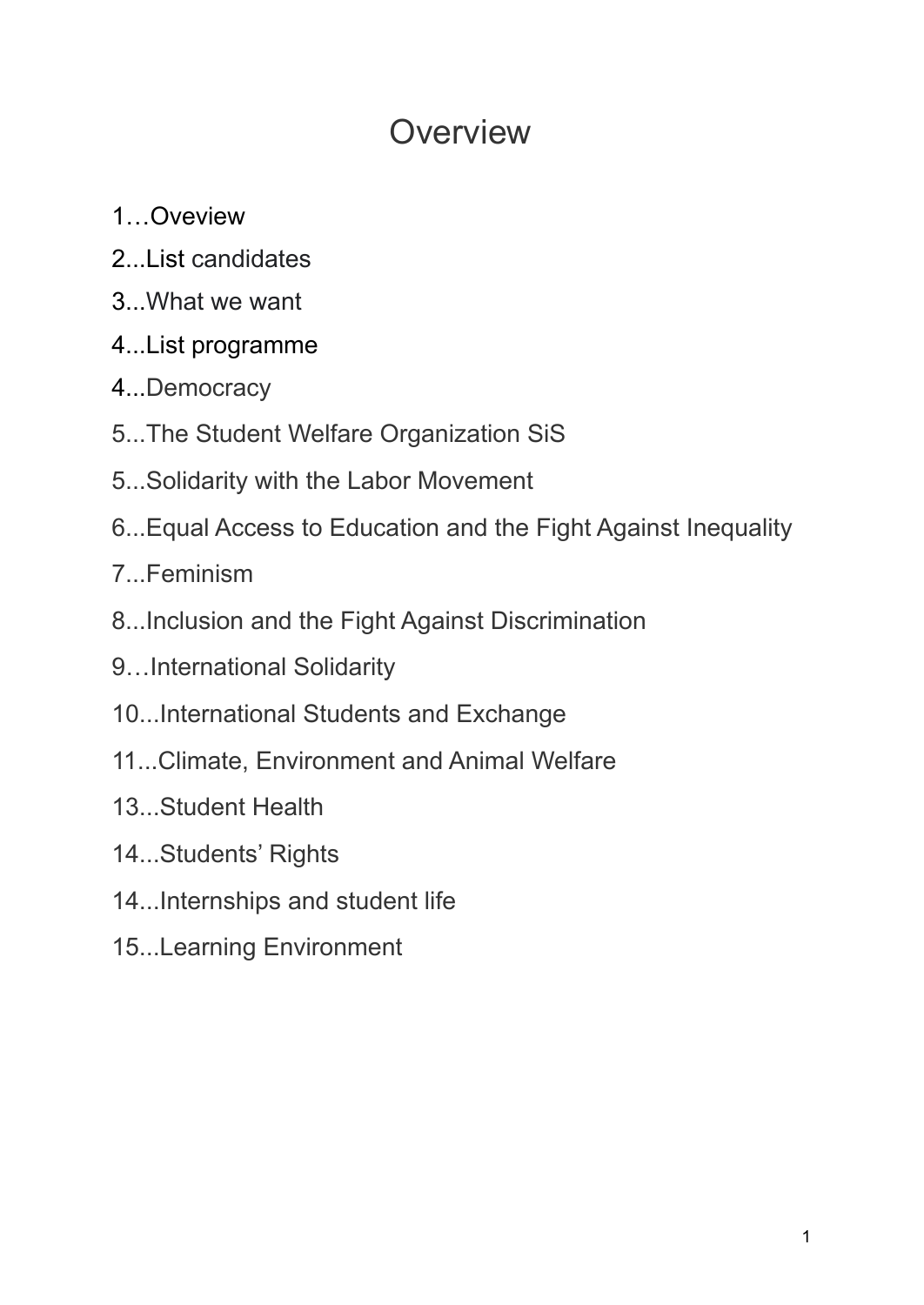# List candidates

- 1. Joakim R. Ramsland
- 2. Stefan Jekic
- 3. Christoffer Raarup Sennels
- 4. Marija Stevkovska Pedersen
- 5. Ine Hansen
- 6. Ole Lunde
- 7. Jens Hestnes Andersen
- 8. Shan Amin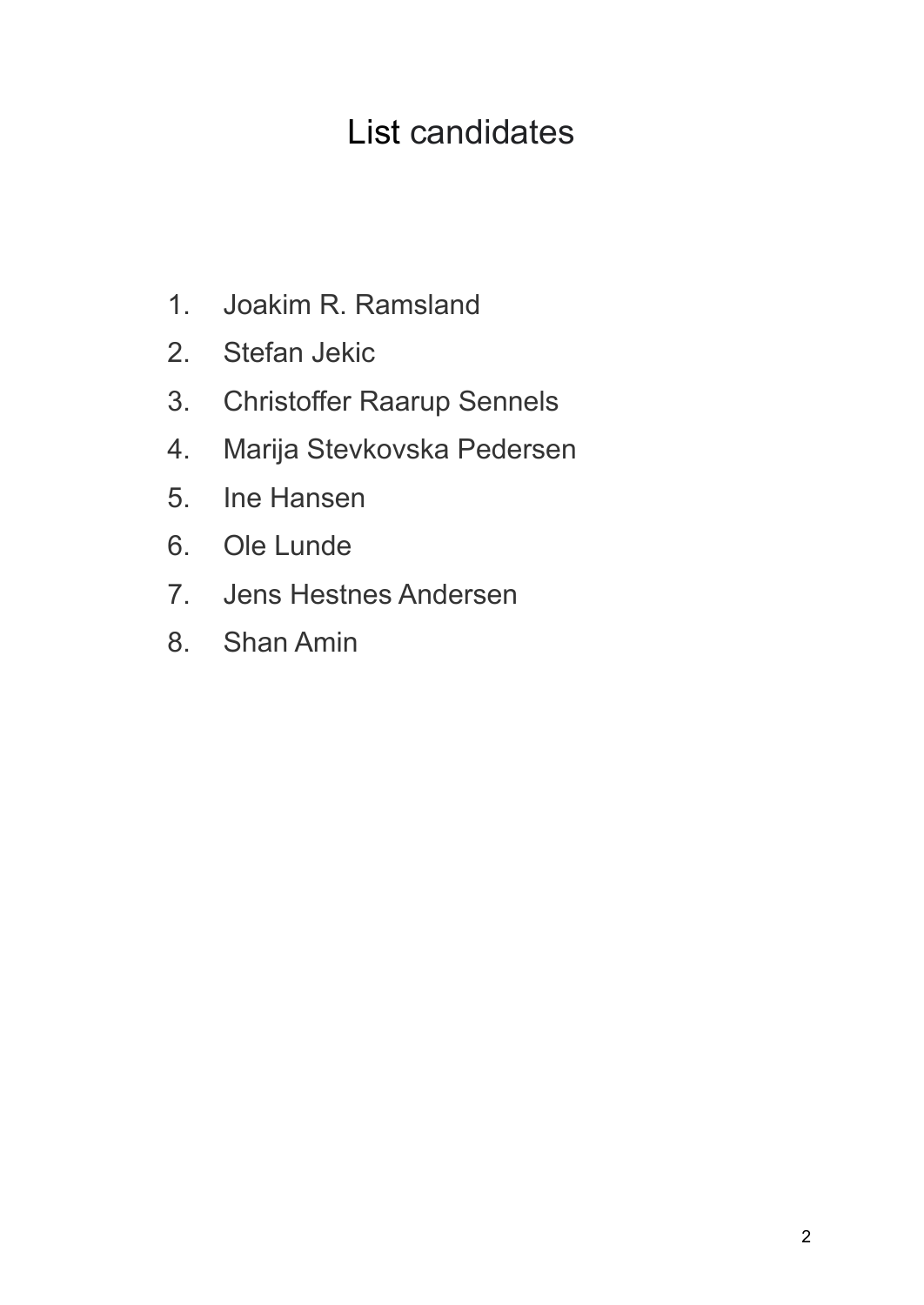## What we want

- 1. Fight against inequality and exclusion. A cut in rent, higher student aid and free textbooks. There should be an action plan for diversity, equality and inclusion, as other universities have. The university must include both digital and international students.
- 2. Green and solidaristic university. The university should be decarbonised by 2030 through a detailed carbon budget and concrete targets. It should become a leader in green research and education in the country. The university should be fair trade and stand for human rights and international law.
- 3. Feminism. Gender balance must be ensured in the classrooms and among employees. Lecturers should have pink competency courses about gender and sexual diversity. The university should ensure women's rights and equal pay.
- 4. Universal design and facilitation. We support the university's action plan, but want it to go even faster.
- 5. Mental Health. The budget must be increased and the waiting time must be reduced for mental health care. There should be more low-threshold services and alternatives to the student priest.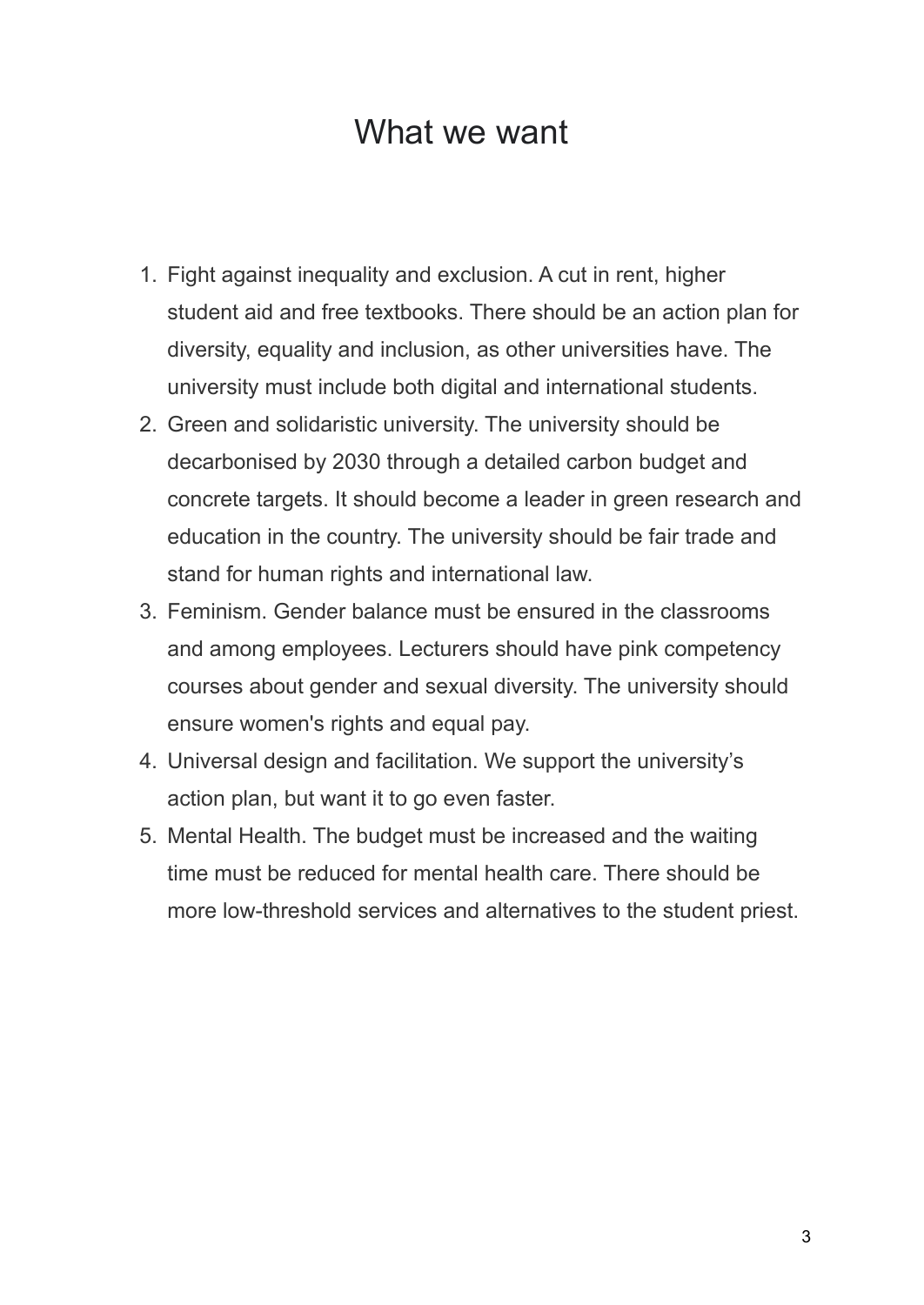# List programme

### **Democracy**

Student democracy and university democracy are fundamental pillars in the university's role as a critical institution. An active student democracy makes the university better. Student democracy must be strengthened by providing good, predictable conditions and good training. VA also defends the university's democracy and the institutions' right to self-governance.

- The student politics must be democratized.
- The Student Parliament must examine alternative models for student democratic engagement, such as a citizens' jury.
- Efforts should be made to increase voter turnout in student elections. Information campaigns and information about the election during class can contribute to this.
- The principal must be elected. Being able to stand for election as principal should not require principal competence.
- The university will operate its own buildings.
- The university should offer training to student representatives on faculty and department boards.
- The university should have guidelines for student democracy and shop stewards at the faculty and department levels that give students good conditions and rights for their democratic work.
- The Student Parliament should have as open processes as possible and inform more about the work they do.
- Student associations should have easy access to areas and services on campus.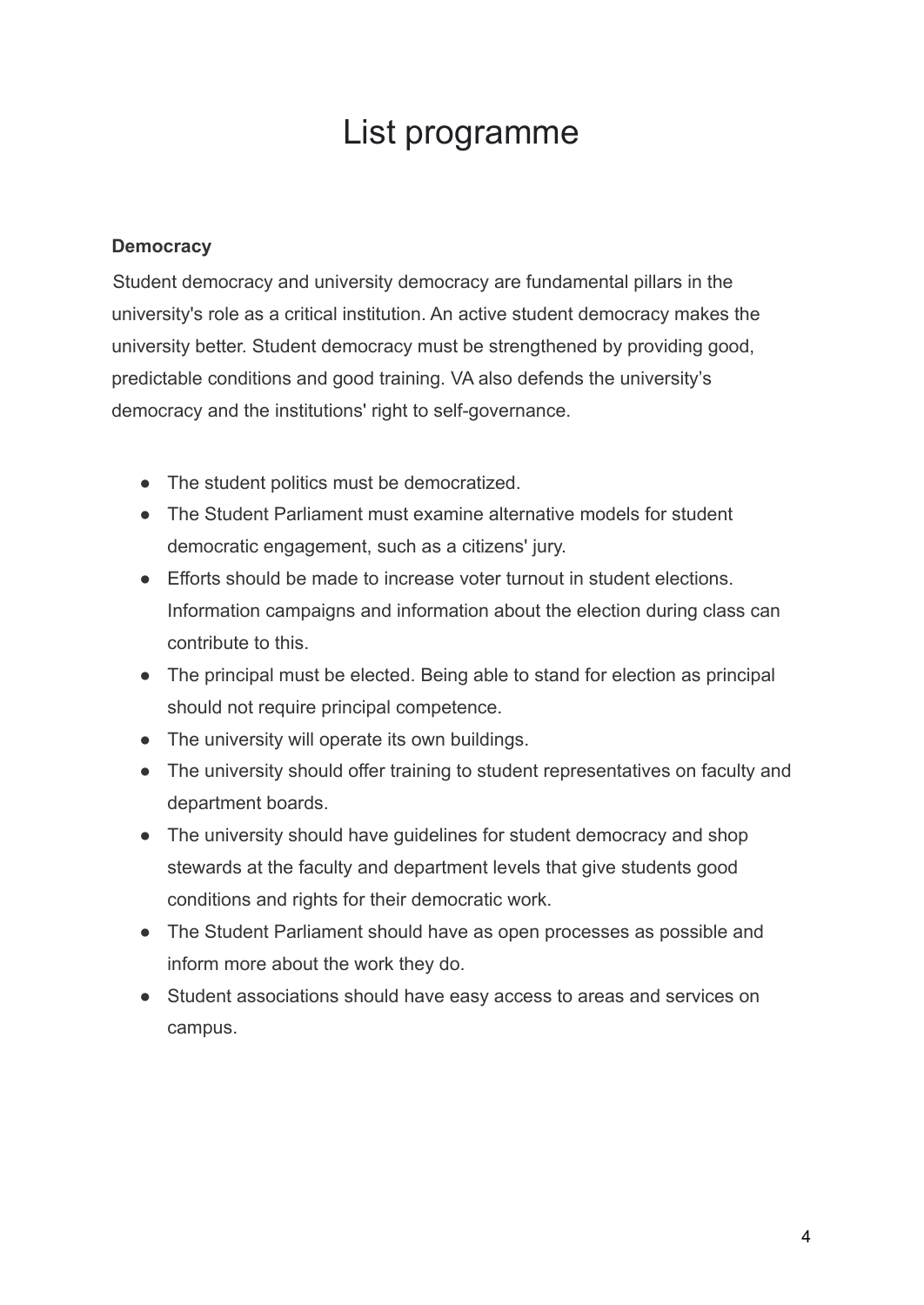### **The Student Welfare Organization SiS**

Through the Welfare Council, students have influence over the Student Welfare Organization SiS, and thus over the student welfare services in Stavanger. VA will use that power actively.

- The rent for the SiS homes must be reduced, so that it becomes possible to live on support from Lånekassen when renting from SiS.
- The student democracies must have real influence on the Student Welfare Organization SiS, through a power-critical Welfare Council.
- The Welfare Council should have the right to file a motion of no confidence toward its shop stewards.
- The leadership salaries of SiS must be reduced.
- SiS should be subject to the Freedom of Information Act.
- SiS should not finance the profits of other companies. The money SiS earns on students will go back to the students' welfare.
- The student housing should have shop stewards from each student city, which will then have a dialogue with the homeowner.
- We support a SiS monopoly on the different welfare services on campus. This is vital to make sure the money goes to the students and that they are democratically controlled by the students.

### **Solidarity with the Labor Movement**

The trade union movement is a cornerstone of the Nordic model. But it is under heavy pressure due to today's free trade, increasing liberalization of the Working Environment Act and the declining degree of unionization.

- The university should ensure good working conditions for its employees. The Working Environment Act must be interpreted strictly. Full-time and permanent positions should be the norm.
- Promote working life demands in the Welfare Council and the Student Parliament, which will be made in collaboration with the shop stewards.
- Non-negotiable support for all strikes on campus.
- The university should employ cleaners, rather than outsource them.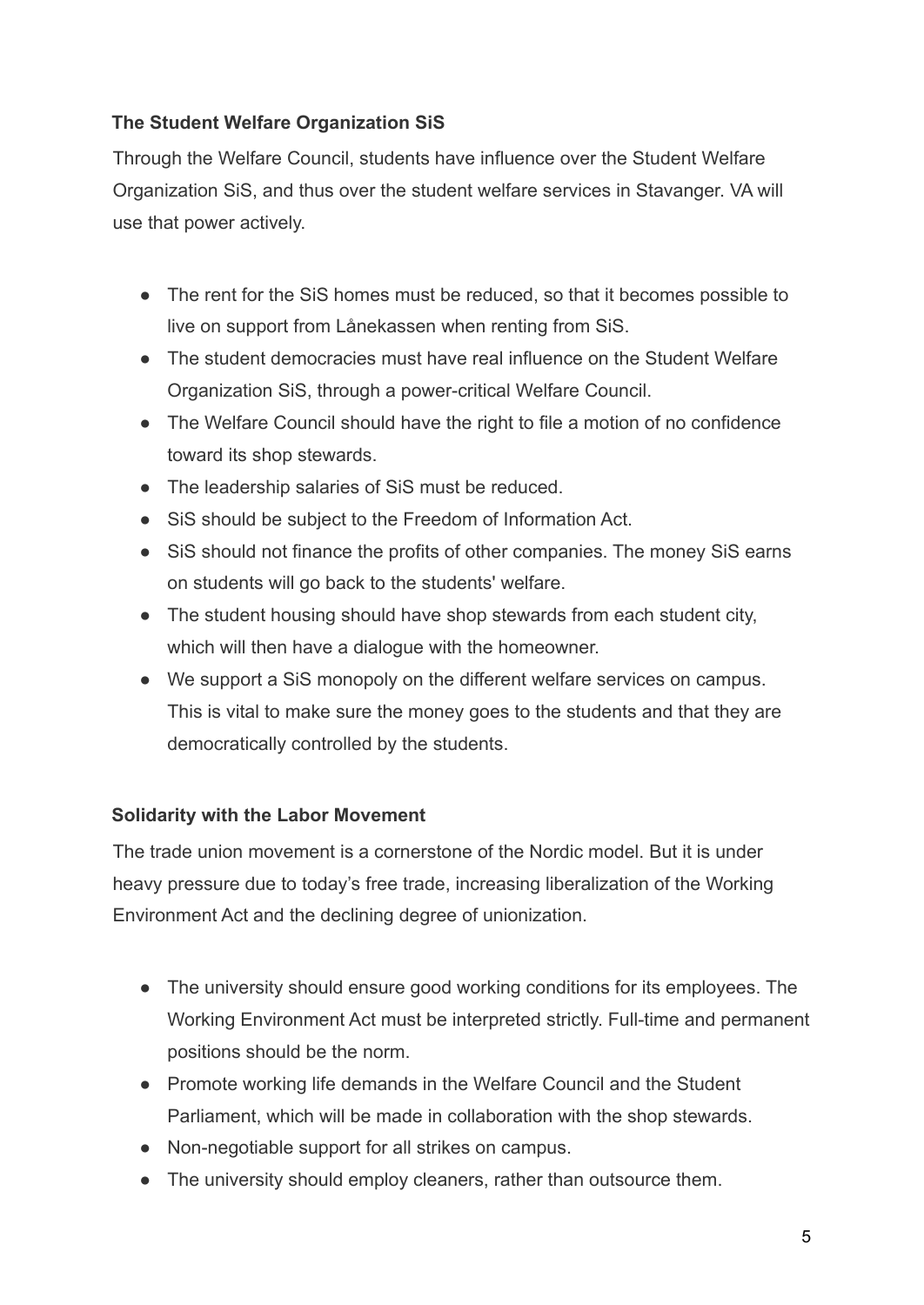### **Equal Access to Education and the Fight Against Inequality**

Everyone should have an equal right to education. But we know that class background still plays a significant role and that the social differences in Norway are increasing. VA will therefore work for measures against inequality in education.

- The class divisions in higher education must be erased. Higher education should be free, and financial background should not be a prerequisite for starting or completing higher education.
- Introduce free textbooks through a loan scheme. Another option is the use of digital books paid for by the university.
- Increase the student support to 2.5 G and give it for 12 months.
- Ensure the free principle in all teaching both in Norway and internationally. Nothing should cost.
- Reverse the government's change in the conversion scheme regarding the study loan and grant.
- Housing prices in Stavanger will be regulated through public ownership of housing.
- The housing demand should be met with the building of housing by the public sector.
- The university will never introduce an Honours-program. The resources must be reserved for all students instead.
- The work with strengthened working life relevance should not be a back door for commercialization of education. The business community's defining power over what is relevant knowledge must be limited, in order for the university's role as a critical knowledge institution to be preserved.
- The university must establish a loan scheme for computer equipment for students, so that students have equal opportunities to follow their education.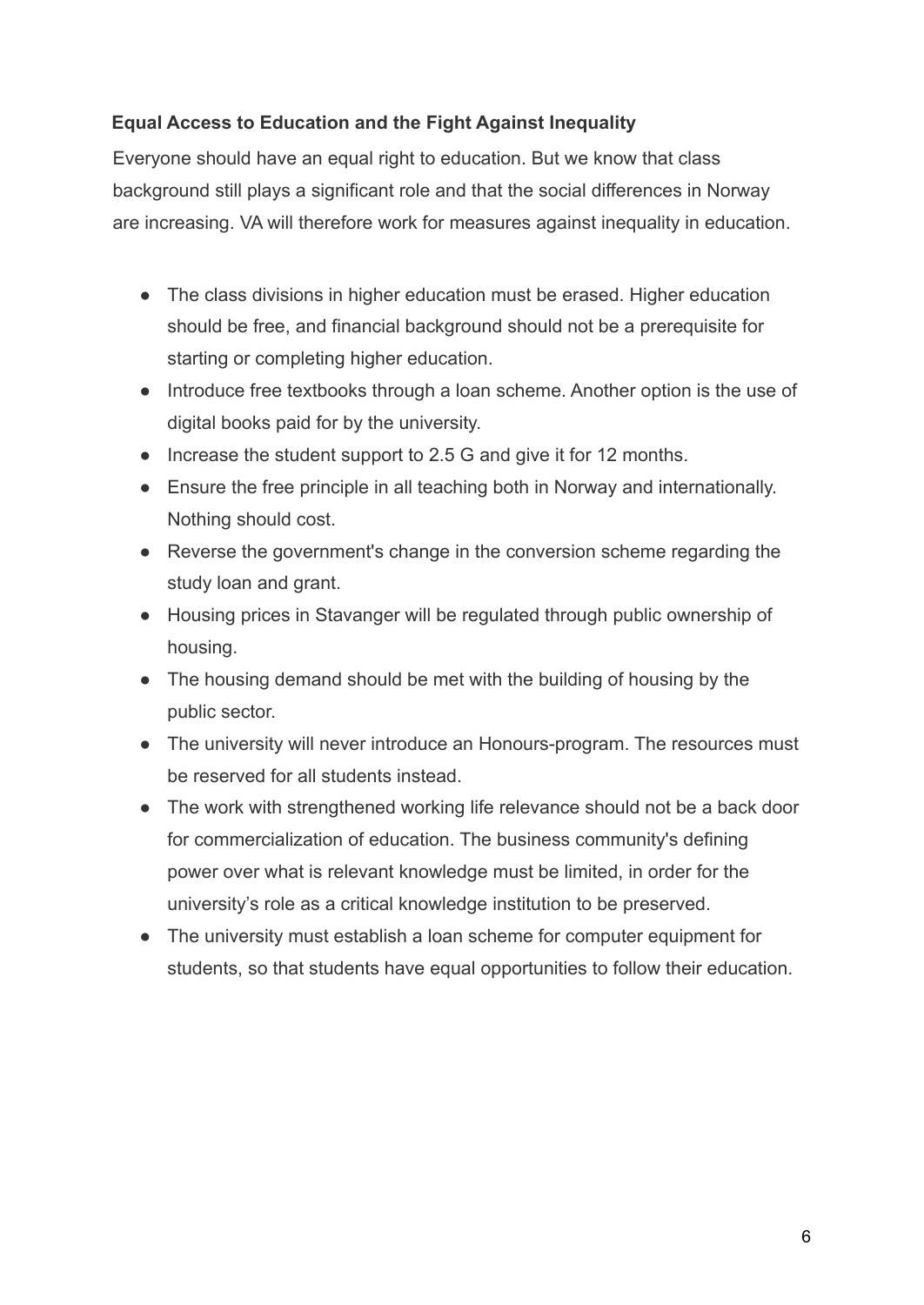### **Feminism**

The Left Alliance is a feminist organization. In today's society, heteronormative men as a group generally have more power than women. Power is skewed between genders in society. VA wants to use radical measures to achieve a fairer gender balance. VA works according to principles of feminist practice. That is, we want to ensure gender statistics are kept, encourage girls to have a say in discussions and in other ways work to make visible and counteract the imbalance of power caused by structural gender discrimination.

- The university must ensure gender equality through the strengthening and further development of quota schemes, such as gender points. There should be gender quotas for employees also, to ensure gender balance when it comes to professors and other positions.
- There should be more female authors on the curriculum.
- The university must introduce a scheme for free sanitary products on campus.
- Practice feminist self-defense courses during the Fadderfestival.
- The university's reporting routines must be robust, and it must be easy to report sexual harassment and other critical matters. We support the "si ifra" system.
- Support the fight for women's right to self-determined abortion.
- Start working on the introduction of "pink competence" courses about gender and sexual diversity to lecturers at the university. The teaching must be adapted to all gender identities.
- Work for equal pay between men and women.
- Parental leave must be universally available to all students at the university as an institution, regardless of faculty affiliation and gender. Information about the parental leave schemes should be easily accessible to students via the university's website and the information centers of the various faculties.
- There must be gender-neutral toilets at all faculties.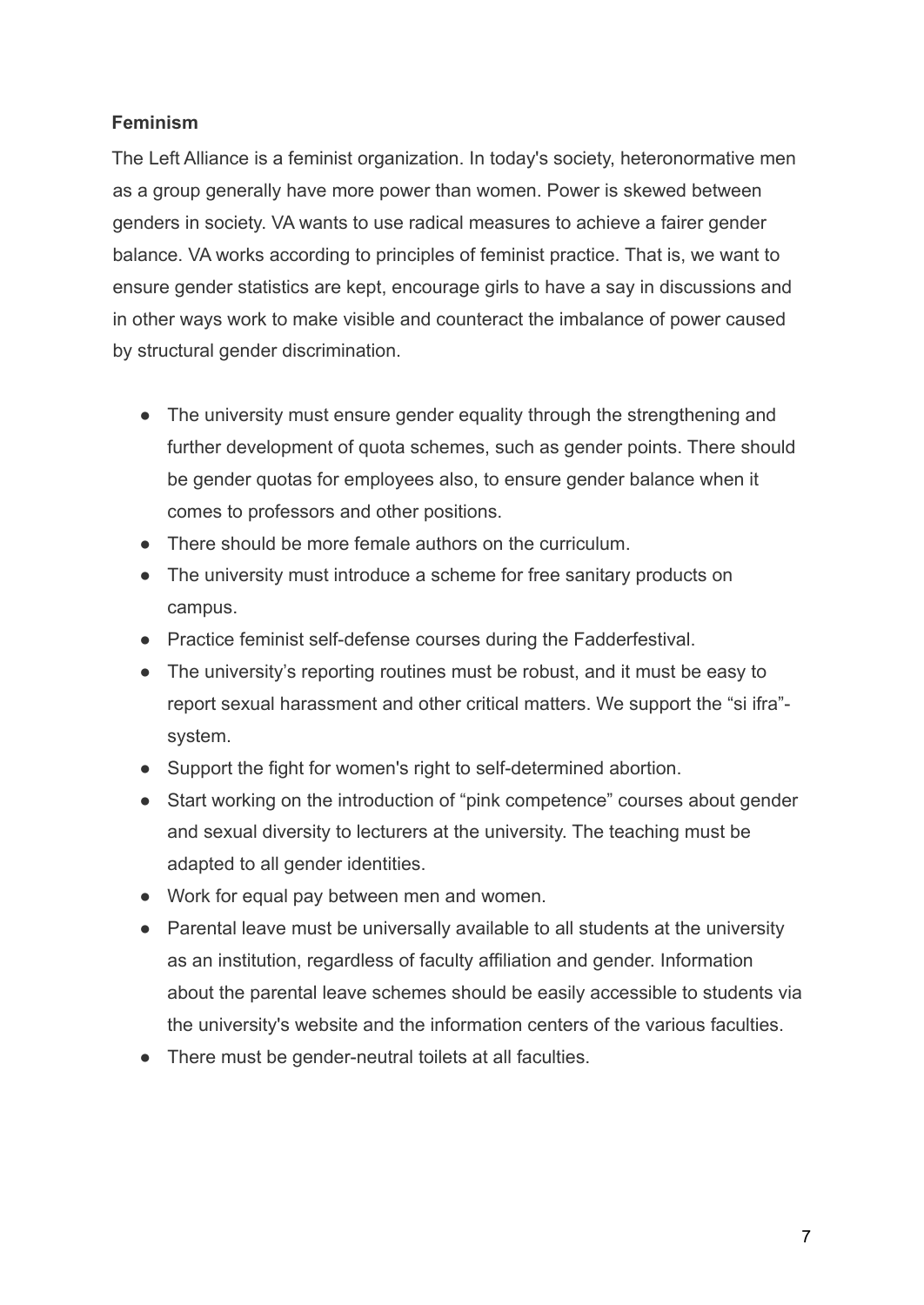### **Inclusion and the Fight Against Discrimination**

The university must be an institution that is open to everyone. Too many people experience discrimination in Norway, whether it concerns one's ethnic background, sexual orientation, disability or other factors. We recognize that structural discrimination exists in Norway. Therefore, VA will shed light on discrimination and fight it.

- The university and all offers for students should work for full universal design and facilitation. We support the university's action plan in this area, but want it to go faster.
- There should be an action plan for diversity, equality and inclusion as all other universities have.
- Democracy requires inclusion. There should be zero tolerance for direct and indirect discrimination. Islamophobia, antisemitism, racism, sexism, discrimination against LGBT+ people and other groups should be combated through enforcement of the Equality and Anti-Discrimination Act and relevant parts of the Working Environment Act.
- Ensure that Pride is still supported by the university.
- The university should have an ombud which helps students who experience discrimination at the university or other areas of society.
- The Sámi National Day should be marked by the university.
- Ensure that the Language Act is followed. At least 25% of the written material must be in Nynorsk.
- Ensure that all exams are available in Nynorsk.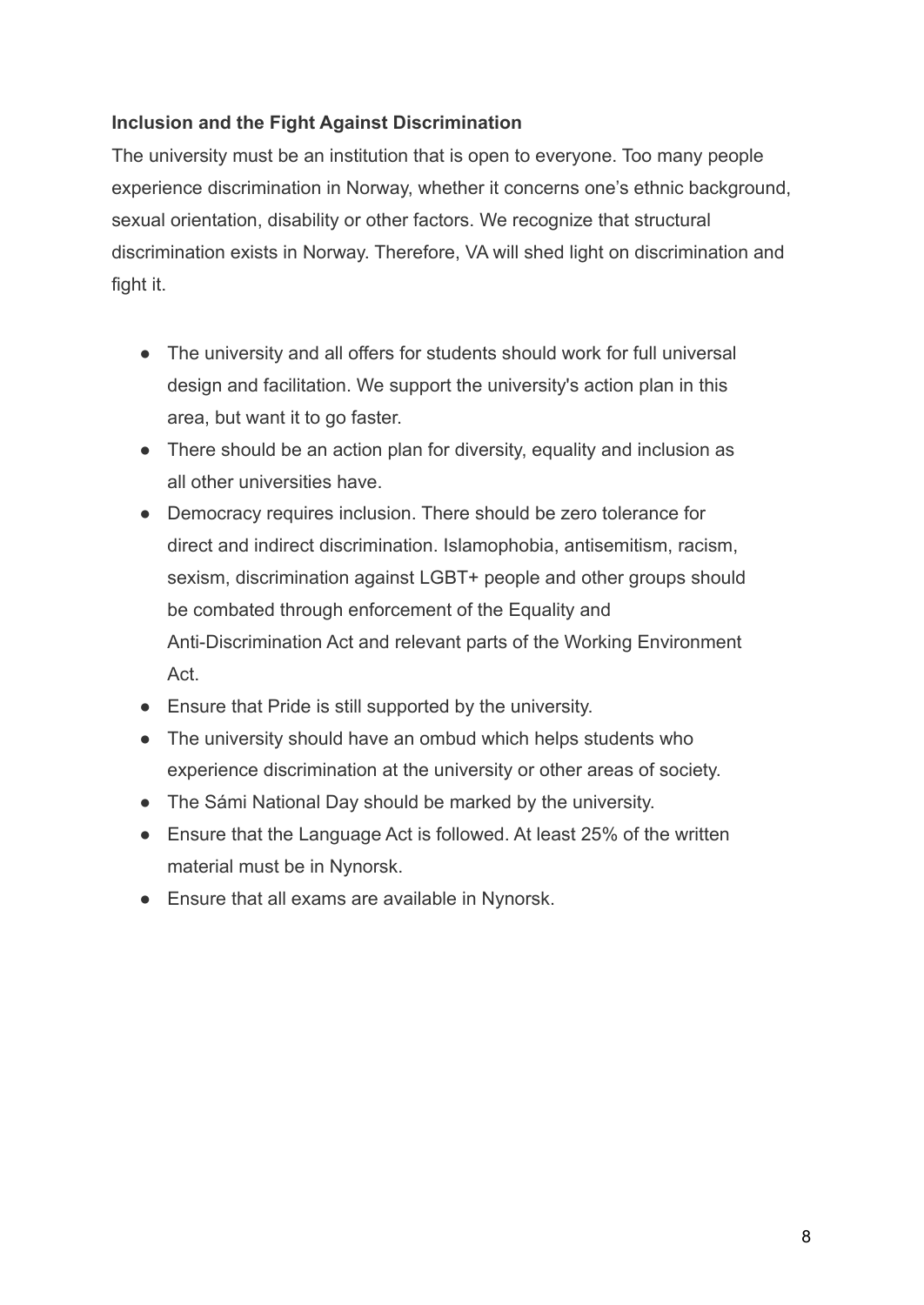### **International Solidarity**

VA believes it is important to show international solidarity and support oppressed students' fight for the right to higher education. We will be a driving force for international law, human rights, and fair trade.

- Continue and strengthen the Students at Risk and Scholars at Risk programs.
- Refugees with higher education should be allowed to use their education in Norway.
- Research should be published in open journals whenever possible.
- The university must boycott Israel, Turkey, and other countries that greatly violate international law and human rights. The university must stand against the oppression of the Palestinians, the occupation of Palestine and the illegal invasion of Rojava. We must be consistent and active in standing for human rights and international law.
- The university must become a fair trade university as USN is. This means that it becomes committed to working for fairer trade conditions for developing countries. Environmental, social and economic conditions should be improved in trade to reduce global inequality. This will mean that more fair trade products are available at the university.
- Have a quota scheme for refugee students.
- Decolonize the curriculum. We must have a full perspective of the world and not just a Western one.
- Have good exchange agreements for students and for research positions.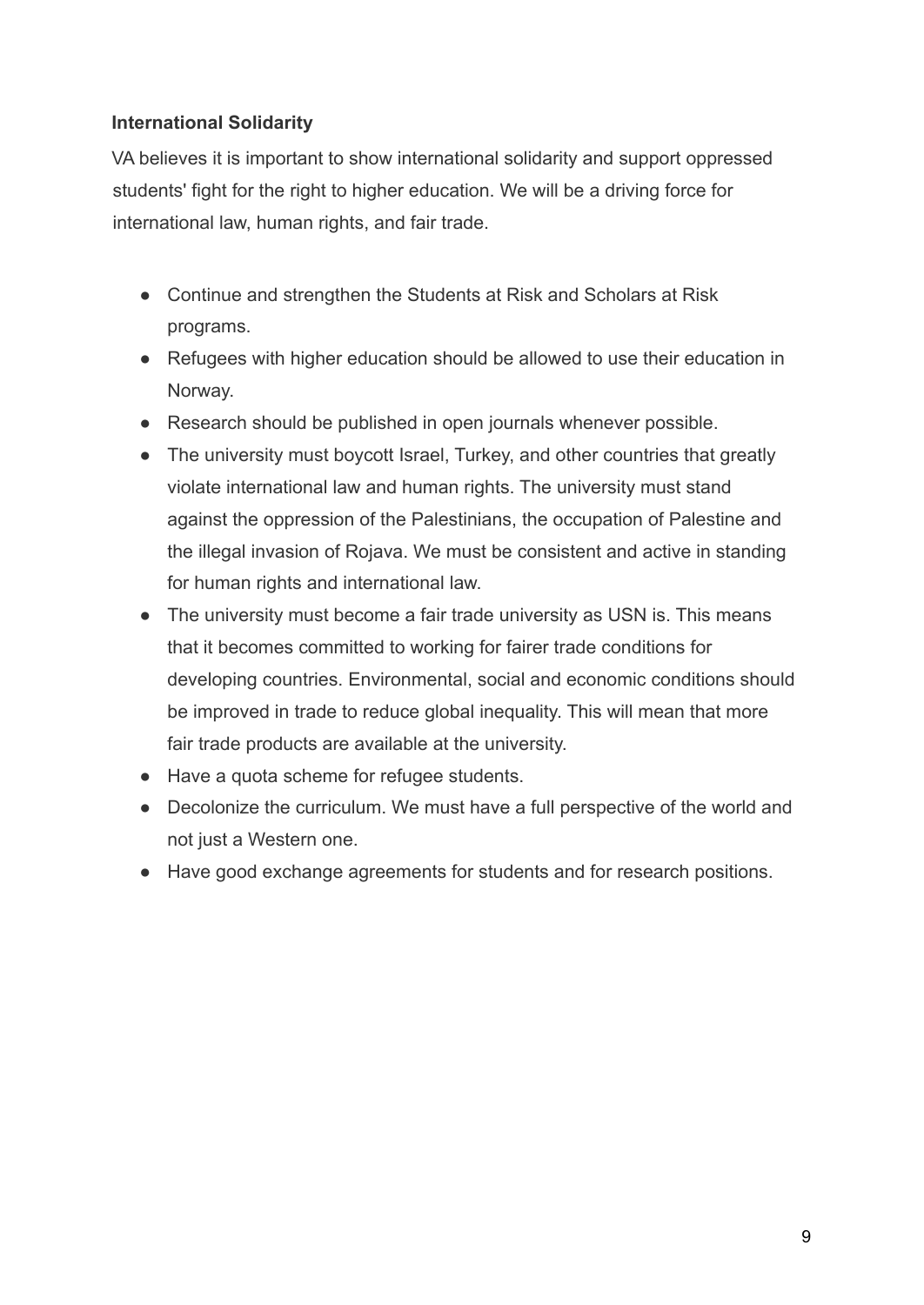### **International Students and Exchange**

International students should be included. We know it can be tough to go to a new country. Therefore, we must ensure as much inclusion as possible. At the same time, we must ensure that all students, regardless of background, can go on exchange. We believe that cultural diversity strengthens the University of Stavanger and Norway.

- Work to ensure that the housing guarantee applies to international students as well.
- Work against an introduction of tuition fees to international students.
- The university must ensure that as much information as possible is in English and available to international students.
- The university must have inclusive social events for international students, so that they experience belonging and well-being.
- Students must be offered good exchange schemes.
- The opportunity to go on exchange should not be limited by financial conditions.
- Students must have democratic influence over the university alliances that the university is part of.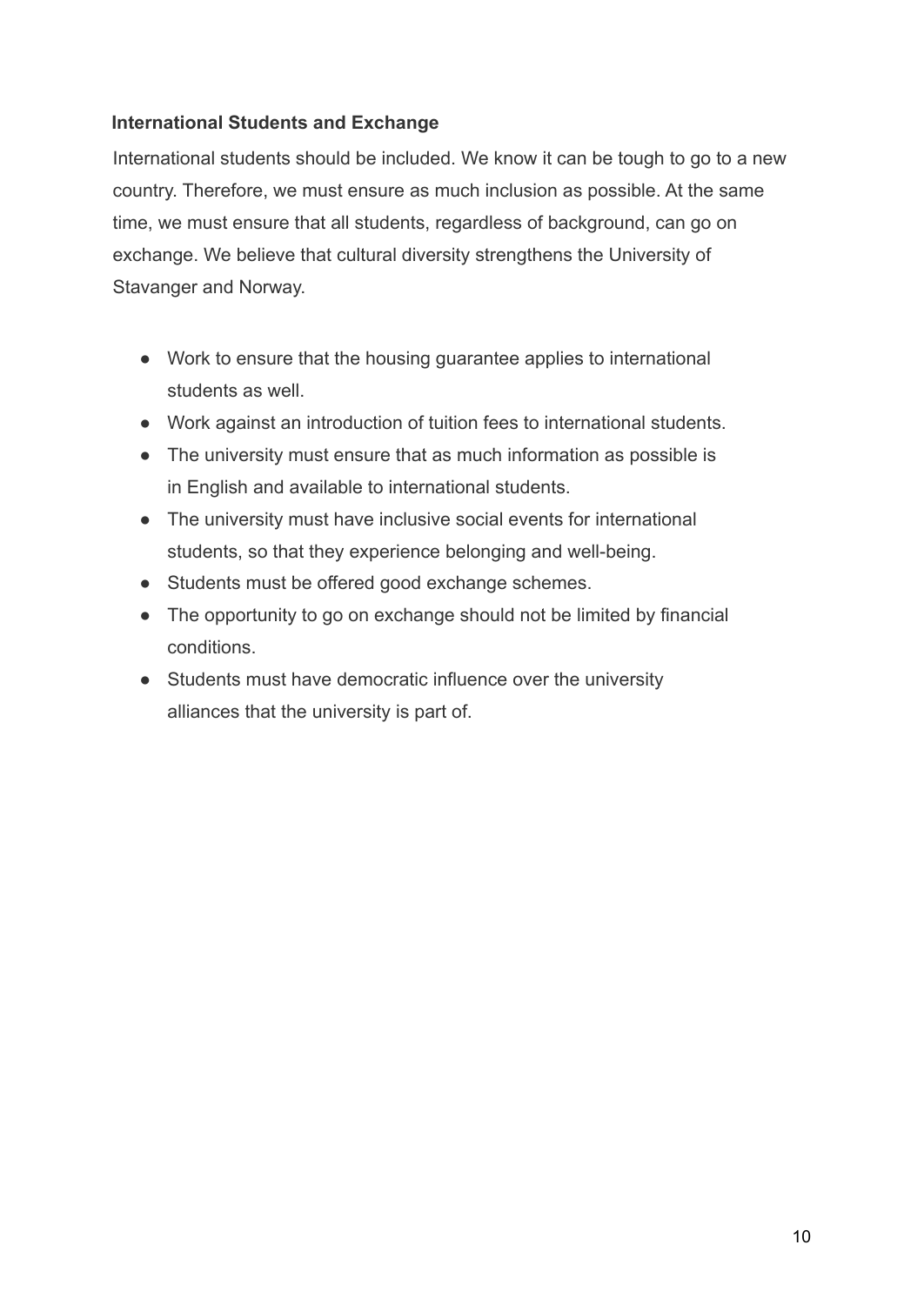### **Climate, Environment and Animal Welfare**

VA puts the environment before profit, and wants environmentally friendly institutions for higher education, where environmentally friendly research is taken seriously. The climate and environmental crises are the biggest challenges of our time. Therefore, research on energy must reflect a principle that sustainable, renewable energy sources are what the society of the future will be built on. At the same time, we will fight for animal welfare.

- The university will cut emissions in its own operations by 40% by 2025, and operations will be climate neutral by 2030.
- The university must have a radical and ambitious climate and environmental strategy, which sets clear goals for reducing its own greenhouse gas emissions. A significantly more detailed carbon budget than today's budget is needed to achieve this.
- We are in support of the UN's SDGs being part of the university's strategy.
- We support the university's work as Eco-Lighthouse certified.
- The university should declare a climate crisis.
- Employee use of air travel should be limited.
- The university will facilitate more electric car use among students and teachers, to reduce the use of fossil cars.
- Recycling must be easier throughout the university.
- Efforts will be made to create cycle paths to the student cities.
- The city bike scheme will be expanded, and there will be stations on campus, at student housing and other places students travel.
- Oil research at the university will be phased out, and focus will be placed on research within green and renewable energy solutions. The university will be a leader in green research in Norway and contribute to Stavanger becoming the renewable capital instead of the oil capital.
- The university should show visibility in the collaborations they have with the business community and establish a committee for ethical guidelines, to ensure that climate research remains independent.
- The university will have more environmental and climate-related electives and programmes. We support phasing out oil education.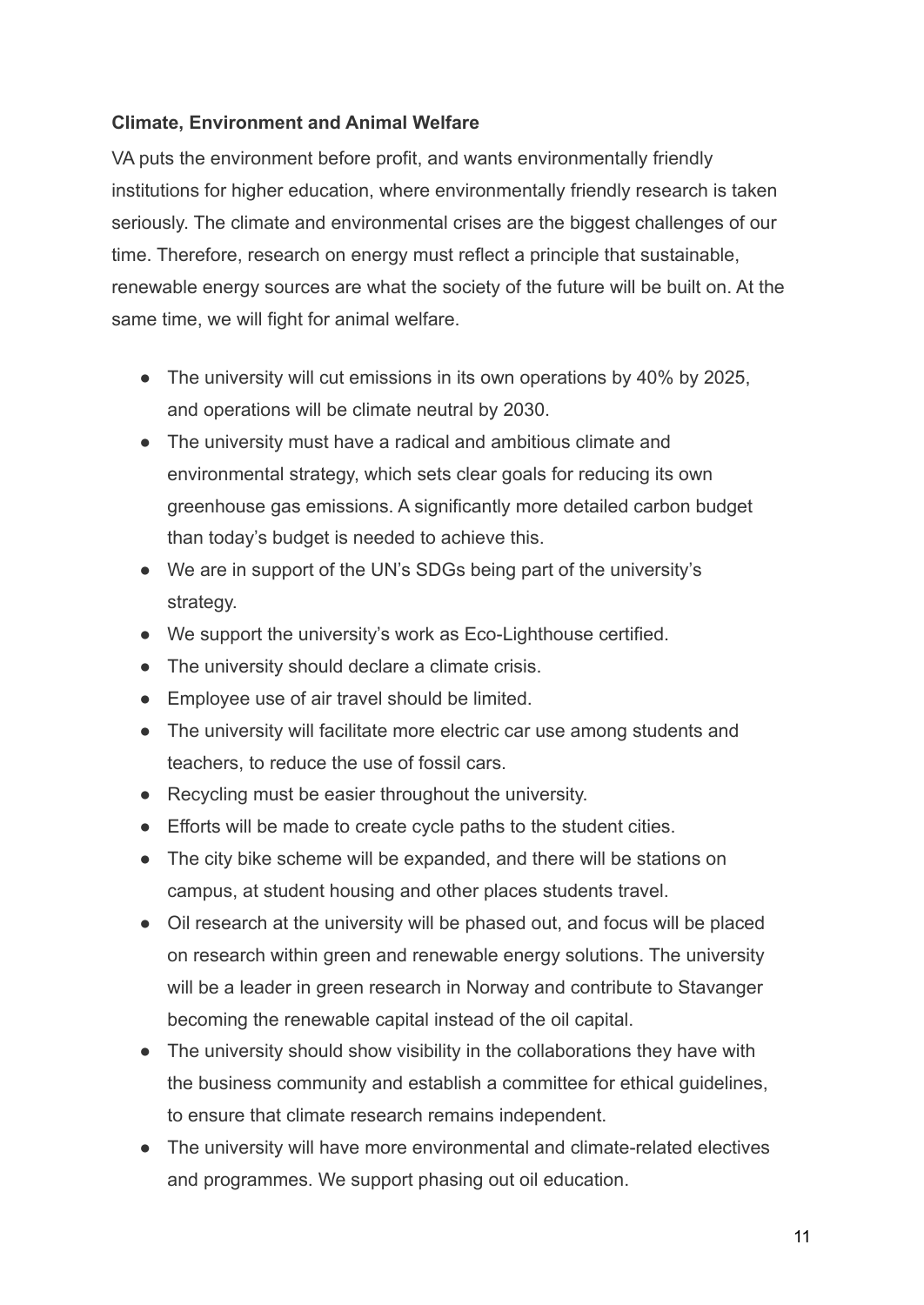- Environmental and climate perspectives must be included in more study programs.
- More and better green areas must be established for students. Also generally more vegetation on campus.
- The university must control the air quality inside and out, and make sure that it is satisfactory.
- New buildings connected to the university will be built with new and innovative energy technology. They must have the highest energy label.
- All material used at the university should use the Nordic Ecolabel.
- Books and texts should be offered in digital format.
- The canteens should have more vegetarian and vegan options. Events should also have such options. There should always be alternatives for halal, kosher, and other religious dietary considerations. As well as consideration for allergens. Everything should always be marked.
- Food waste from the cafeterias and events should be reduced. There needs to be cooperation with the Matsentral.
- Work against animal testing in research.
- There should be more buses to the university available, especially outside of Stavanger.
- The student discount on the bus pass should apply to all students.
- The student bus pass should apply to the whole county.
- The university will reduce its emissions of microplastics.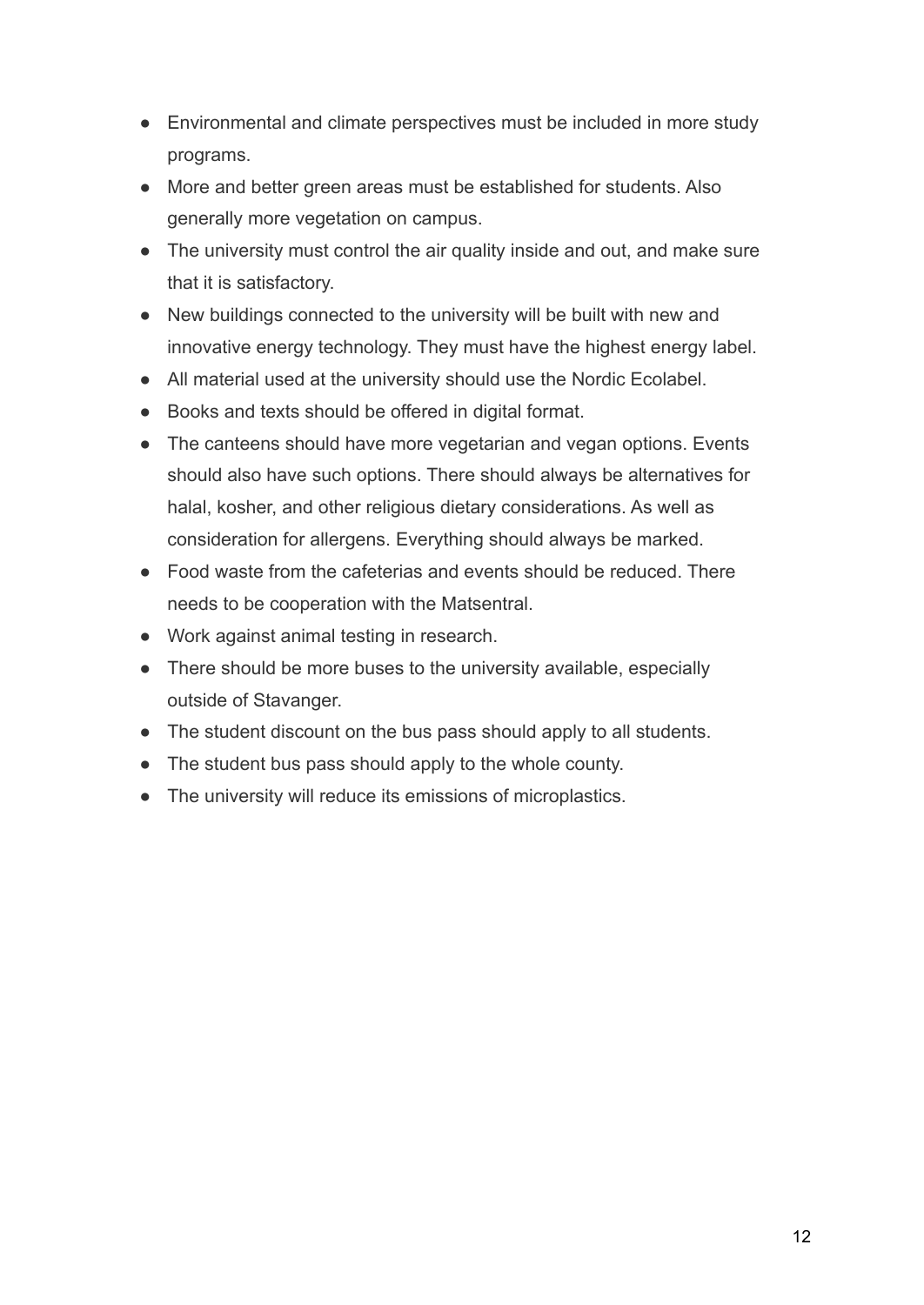### **Student Health**

Students' health should be taken seriously, especially mental health. We think that measures are important, but believe that the causes must be taken seriously as well. Inequality is linked to health and social problems. This is partly because it restricts access to help, but also because it leads to problems.

- Students will have access to good and free health services at the various campus departments.
- Mental health care must be available to students as soon as possible and the waiting time must be cut through an increase in the budget.
- We want mental health care to be free until you are 25 years old, regarding the national healthcare system. Student mental health care will come in addition to the national healthcare.
- Even more low-threshold services related to mental and physical health must be established on campus. There should be a good selection of books on positive psychology, cognitive behavioral self-help and such, in the library.
- There should be an alternative to the student priest for Humanists, Muslims, Jews, and members of other religious and philosophical communities.
- Ensure that there are non-alcoholic and inclusive events.
- We support the introduction of a student doctor.
- Dental health services should be provided free of charge for students at the university. Until then, the current dental care refund arrangement should be maintained.
- Birth control should be free.
- Students should have access to free and easily accessible information and help with questions related to sexual health.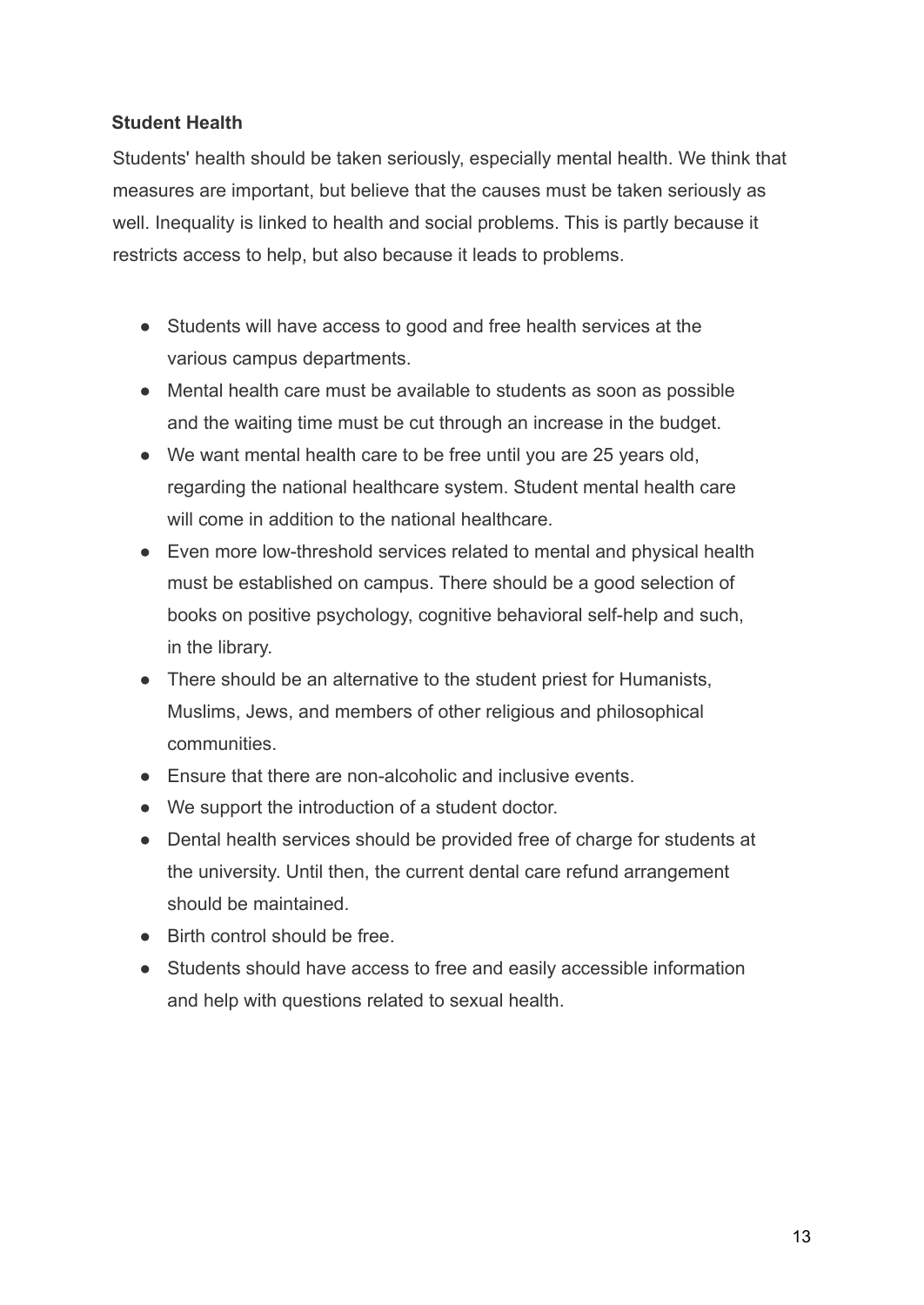### **Students' Rights**

Students' rights must be taken seriously and VA will fight for them to be strengthened.

- Introduce a provision in law or regulations that complaints that are not formally processed within a reasonable time, are to be regarded as a refusal that can be formally appealed (cf. regulation to the Education Act, § 9a-4, 3rd paragraph).
- Give the Norwegian Labor Inspection Authority and the student ombudsman the right of initiative in complaints about the learning environment where there is not already a complaint from students.
- Give the Norwegian Student Organization or other suitable actors increased funding to be able to assist students legally in judicial review of cases concerning the learning environment.

### **Internships and student life**

We believe that internships are important for future job opportunities and therefore support it. At the same time, gender balance is an important goal.

- All study programs must have access to internships. The internship courses must be available to both students at bachelor's and master's level.
- The university must create qualification positions for the underrepresented gender, in order to achieve a gender balance in professional environments where it is needed.
- Introduce additional points for the underrepresented gender when admitting to health profession studies with a high grade point average.